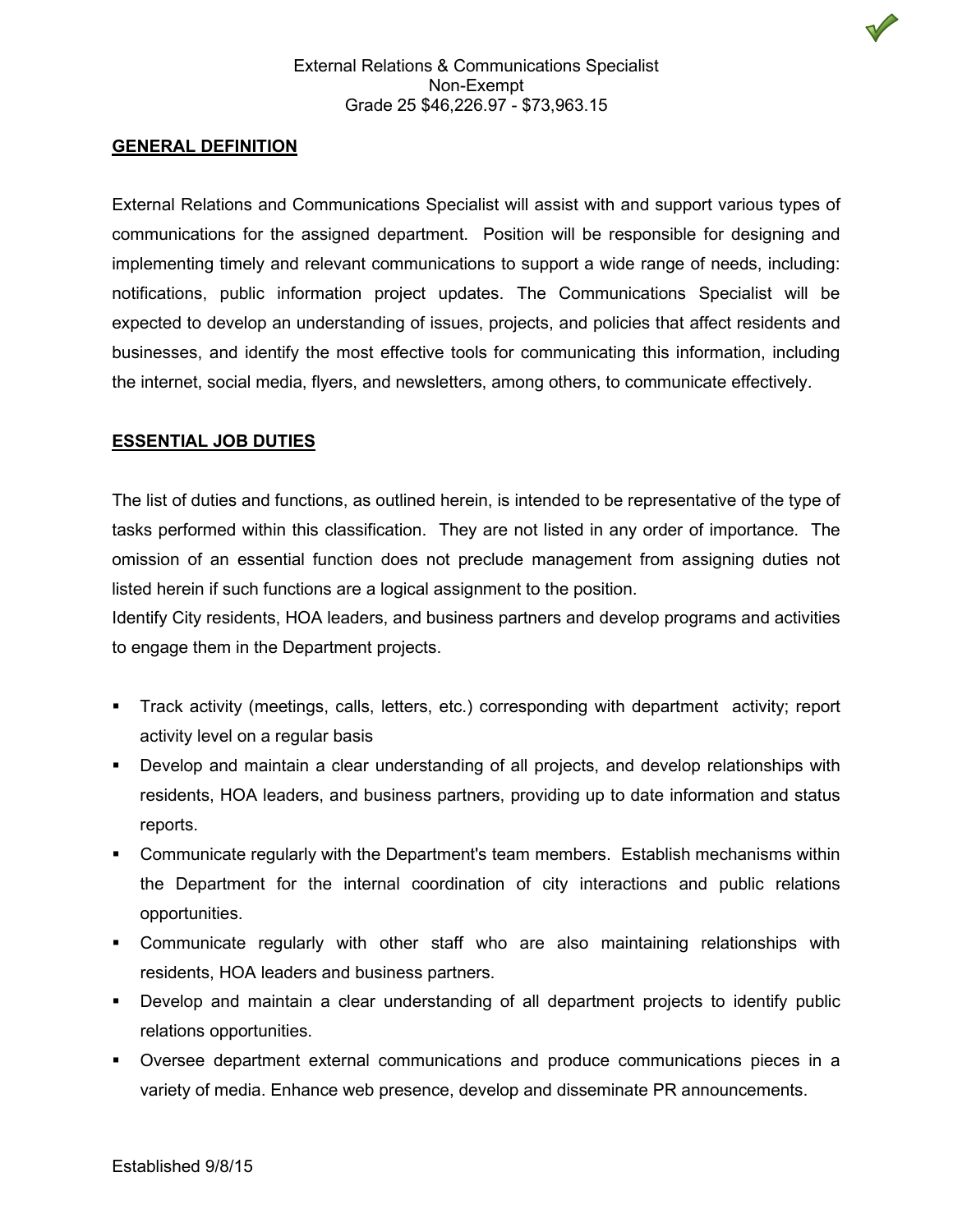## External Relations & Communications Specialist Non-Exempt Grade 25 \$46,226.97 - \$73,963.15

- Responsible for managing/performing website editorial activities and content, including gathering and researching information that enhances the value of the site. Plan and write stories, features, and data for online dissemination. Develop and manage the department's social media sites.
- Work with City Public Information Officer to develop and disseminate Department news, events and achievements.
- Foster positive relationships with residents, HOA leaders, and businesses.

# **KNOWLEDGE, SKILLS & ABILITIES**

- **Excellent verbal and written communication skills.**
- Strong interpersonal skills; a professional manner with the ability to work well with diverse populations over the telephone, in written correspondence, and in-person; ability to communicate clearly, diplomatically, and effectively.
- Strong project management skills. Ability to problem-solve, take initiative, set priorities, handle multiple projects, and exercise good judgment in a fast-paced, dynamic, deadlinedriven environment in an organized and professional manner.
- Demonstrated ability to work independently, with a high level of initiative, and as part of a team.
- Proficiency with personal computing environment, Microsoft Office Suite (Microsoft Word, Excel, Adobe Creative Suite, Outlook and PowerPoint), and the Internet.

## **MINIMUM ACCEPTABLE EDUCATION, TRAINING & EXPERIENCE**

Bachelor's degree in Communications, Journalism, Public Administration, Project Management or related field. Proficiency in Microsoft Office suite; SharePoint knowledge. Must be a capable writer and communicator, fast learner, adept at managing multiple responsibilities at once, able to work collaboratively with business partners at multiple levels, with a high attention to detail and time management skills to consistently meet deadlines.

## **PREFERRED:**

Two years' experience in either public relations or communications.